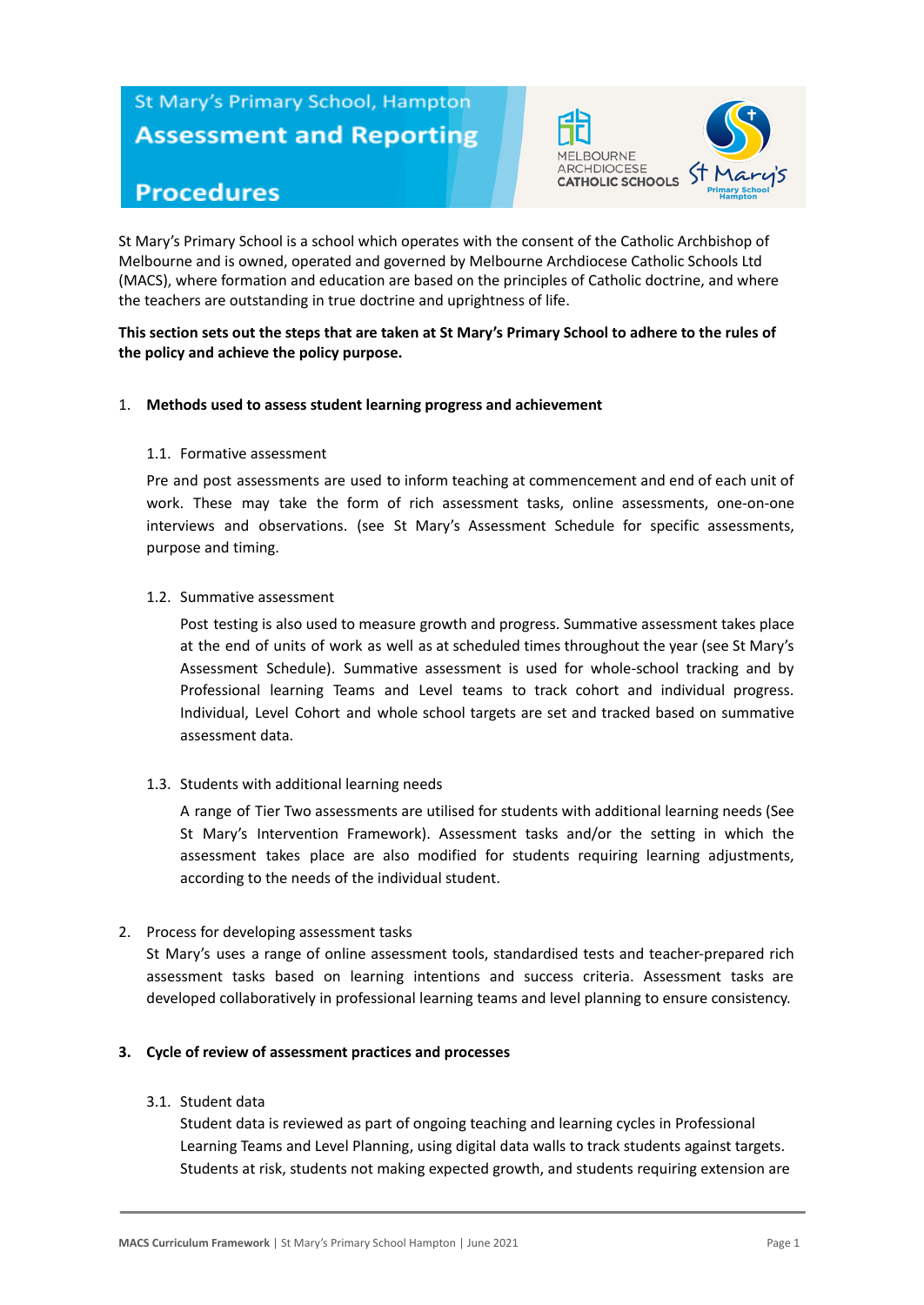identified. The Leadership Team and whole staff analyse whole school data throughout the year and reviews and sets targets. The assessment schedule is reviewed twice a year (end of Semester One and Semester Two) in staff meetings/professional learning teams.

# 3.2. Identification of data

The St Mary's Assessment Schedule is developed and reviewed by the Learning Diversity team consultation with staff. Assessments are administered by teachers, learning support officers or members of the learning diversity team (as identified on the Assessment Schedule). Staff are trained regularly in the administering of assessments. The St Mary's Intervention Framework provides guidance around the process for identifying the need for and implementing Tier 2 and Tier 3 assessments for students.

# 3.3. Collection of data – cycle, methods, storage, dissemination

The St Mary's Assessment Schedule outlines the assessment cycle, identifying 'what; who; why; when' for each form of assessment. All assessment data is stored digitally utilising a number of platforms and is accessible by all staff: Nforma, SPA, Google Drive, Essential Assessment, PAT.

# 3.4. Analysis and interpretation of data

Data is analysed collectively in teams through whole staff meetings and by Professional learning teams, Leadership Team and the learning diversity team. Data driven decision making practices occur as part of ongoing teaching and learning cycles, as part of a shared responsibility amongst staff. Individual and cohort data is used to identify where now and what next in a student's learning trajectory and "next step" teaching. Cohort data is used to identify students at risk and requiring additional support and students requiring extension. Timely formative assessment is used to consider:

- What can we see/notice?
- What groups of students are not making the levels of growth or progress that we would expect?
- Which students need extending
- Which students require learning adjustments?
- What small targets could we set?
- What could be addressed in Rehearsal/Whole Class time and what is more specific to Explicit Teaching Groups?

#### **3.5. Use of data to inform teaching and assessment practices**

The use of data is central to ongoing teaching and learning cycles. Data-driven decision-making processes guide the design of learning that is inclusive of all students, with learning adjustments made for students with additional learning needs, support for students at risk and extension for students when required. Evidence based practices. Timely data is used in teaching and learning cycles to consider:

- Why hasn't this student/these students achieved as expected?
- Why are they at risk?
- What is currently in place? What might these students need more of? What might these students need less of?
- Where are the opportunities to make quick, but high-impact changes to practice? (HITS)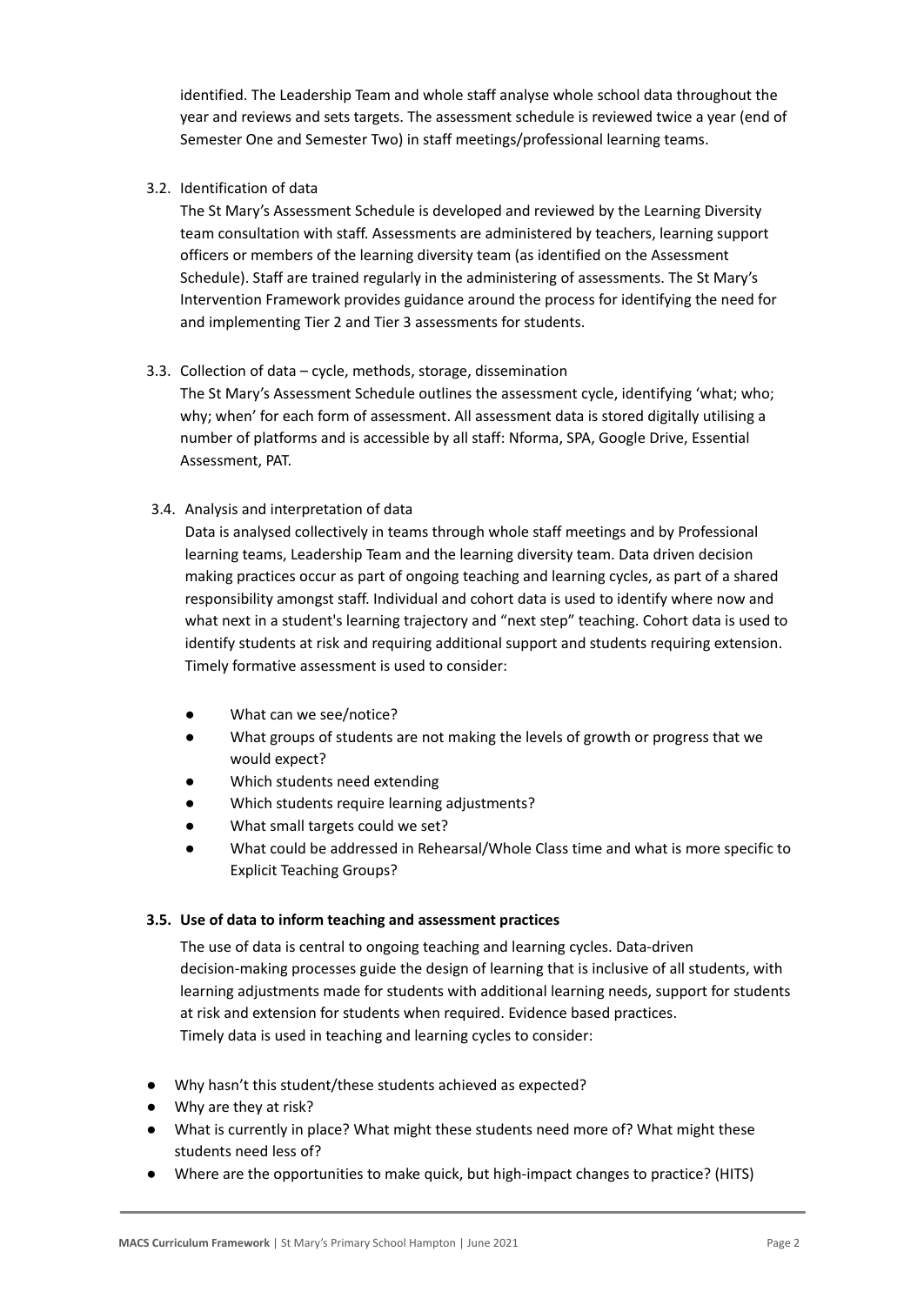- What research-based or practice-based evidence supports these suggested changes?
- What high-impact changes can we make to the design of learning in order to see an improvement in student engagement and progression?
- How is the environment set up so that everyone is successful?
- What evidence based strategy/HITS can we use to improve growth and progress?
- What will the classroom look like? When will it be happening? Who will be involved?
- What evidence will you collect? How will you collect it? How will you be able to demonstrate whether growth has occurred? (Evidence of student learning growth;
- Evidence about student engagement and experience of learning)

#### **4. Reporting practices**

#### 4.1 Formative assessment

Formative assessment is used to give feedback to students on how they have performed against success criteria in working towards the achievement of Learning Intentions, at the commencement of a unit of work. Students use formative assessments to set learning goals, which they feed back to parents through Seesaw.

#### 4.2 Summative assessment

Summative Assessment is used to give feedback to students on how they have performed against success criteria in working towards the achievement of Learning Intentions, at the end of a unit of work. Summative assessments are used by teachers in developing written reports in Semester One and Semester Two and for Parent Teacher Interviews.

#### 4.3 Written reports

Written reports are provided twice yearly to parents (June and December). Semester Written Reports provide a summary to parents on their child's learning progression and achievement over the semester consisting of objective, on-balance, evidence-based judgements.

#### 4.4 Student/teacher/parent conferences

Parent teacher interviews take place twice early (February and July). The February interviews are parent teacher conversations focusing on parents sharing information about their child, as teachers begin the year with the students. The Semester One Written Report goes hand in hand with the mid year (July) Parent Teacher Interview, which is an opportunity for parents to ask questions about the report and for the teacher to discuss where to next in the child's learning, what the school will do and what parents can do at home.

#### 4.5 Students with additional learning needs

Program Support Meetings are held for students requiring substantial or extensive learning adjustments. PSGs may also be held periodically for students requiring supplementary learning adjustments, particularly following Tier 2 assessments and during and after the implementation of Tier 2 interventions. The Program Support Group brings together key stakeholders who have relevant knowledge of, and responsibility for, the student. The PSG will:

- collaboratively establish shared goals for the student's social, emotional and educational development
- ensure that SMART goals are measurable and achievable, ongoing and future-focused
- plan reasonable adjustments to enable the student to access and participate as outlined in their Personalised Learning Plan (PLP) and/or Behaviour Support Plan (BSP)
- provide the opportunity for the student and student's parents to work collaboratively with school personnel and allied health professionals in goal setting and planning